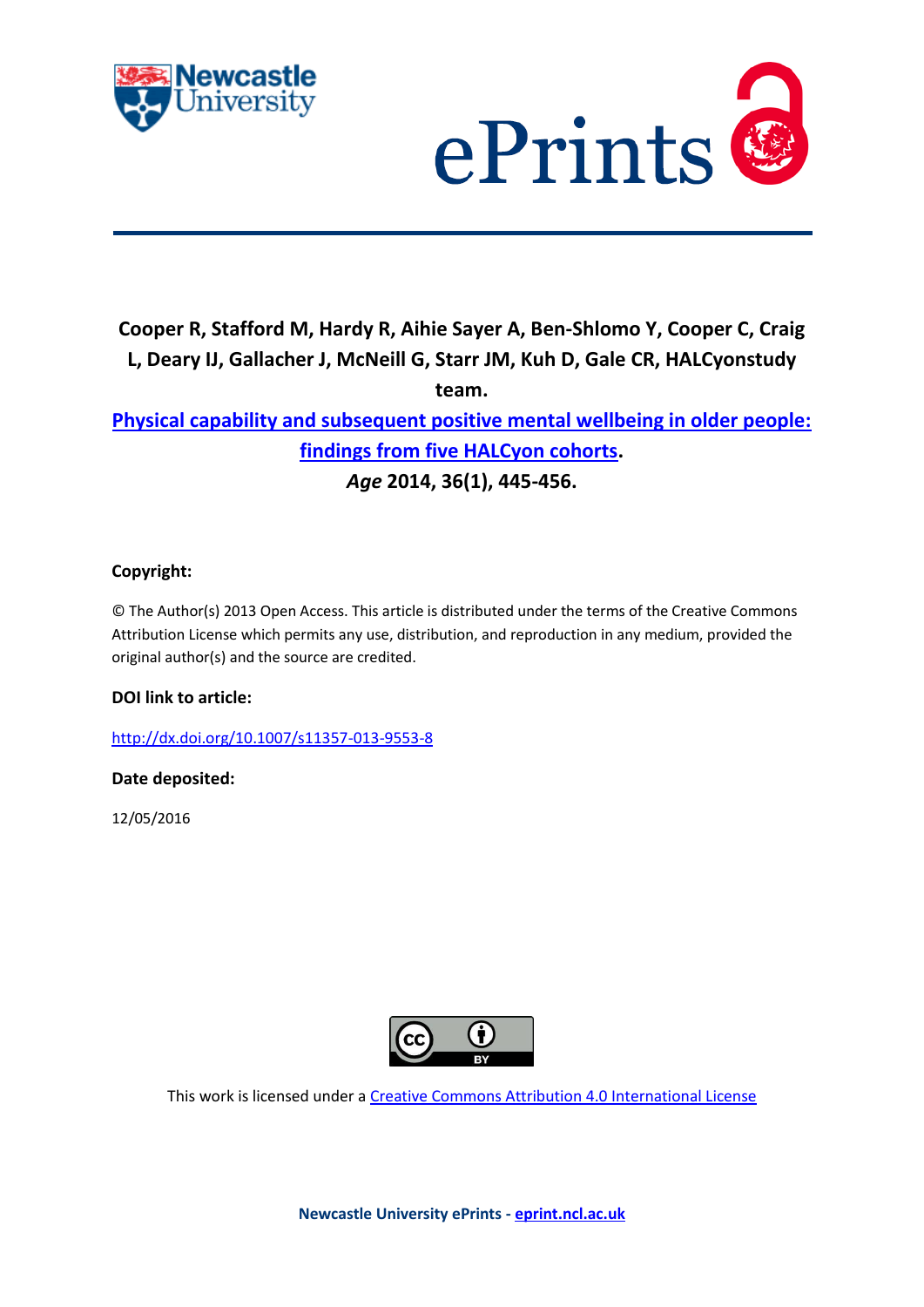# Physical capability and subsequent positive mental wellbeing in older people: findings from five HALCyon cohorts

Rachel Cooper • Mai Stafford • Rebecca Hardy • Avan Aihie Sayer • Yoav Ben-Shlomo · Cyrus Cooper · Leone Craig · Ian J. Deary · John Gallacher · Geraldine McNeill · John M. Starr · Diana Kuh · Catharine R. Gale  $\cdot$  on behalf of the HALCyon study team

Received: 14 February 2013 /Accepted: 5 June 2013 / Published online: 2 July 2013  $\odot$  The Author(s) 2013. This article is published with open access at Springerlink.com

Abstract Objective measures of physical capability are being used in a growing number of studies as biomarkers of healthy ageing. However, very little research has been done to assess the impact of physical capability on subsequent positive mental wellbeing, the maintenance

The HALCyon study team also included Tamuno Alfred, Paula Aucott, Ian Day, Panayotes Demakakos, Jane Elliott, Mike Gardner, James Goodwin, Alison Lennox, Richard M Martin, Carmen Martin-Ruiz, Gita Mishra, Zeinab Mulla, Emily Murray, Sam Parsons, Chris Power, Marcus Richards, Paul Shiels, Humphrey Southall, Andrew Steptoe, Kate Tilling, Vicky Tsipouri, Thomas von Zglinicki and Lawrence J Whalley.

Electronic supplementary material The online version of this article (doi:[10.1007/s11357-013-9553-8\)](http://dx.doi.org/10.1007/s11357-013-9553-8) contains supplementary material, which is available to authorized users.

R. Cooper ( $\boxtimes$ ) · M. Stafford · R. Hardy · D. Kuh MRC Unit for Lifelong Health and Ageing, University College London, 33 Bedford Place, London WC1B 5JU, UK e-mail: r.cooper@nshd.mrc.ac.uk

A. Aihie Sayer : C. Cooper : C. R. Gale MRC Lifecourse Epidemiology Unit, Southampton General Hospital, University of Southampton, Southampton, SO16 6YD, UK

### Y. Ben-Shlomo

School of Social and Community Based Medicine, University of Bristol, Canynge Hall, 39 Whatley Road, Bristol BS8 2PS, UK

#### C. Cooper

National Institute for Health and Research Musculoskeletal Biomedical Research Unit, University of Oxford, Oxford, UK

of which is widely considered to be an essential component of healthy ageing. We aimed to test the associations of grip strength and walking, timed get up and go and chair rise speeds (assessed at ages 53 to 82 years) with positive mental wellbeing assessed using the Warwick–

L. Craig : G. McNeill Institute of Applied Health Sciences, University of Aberdeen, Foresterhill, Aberdeen AB25 2ZD, UK

I. J. Deary : J. M. Starr : C. R. Gale Centre for Cognitive Ageing and Cognitive Epidemiology, Department of Psychology, University of Edinburgh, Edinburgh EH8 9JZ, UK

J. Gallacher Department of Primary Care and Public Health, Cardiff University, Cardiff CF14 4YS, UK

J. M. Starr Geriatric Medicine, University of Edinburgh, Edinburgh EH4 2XU, UK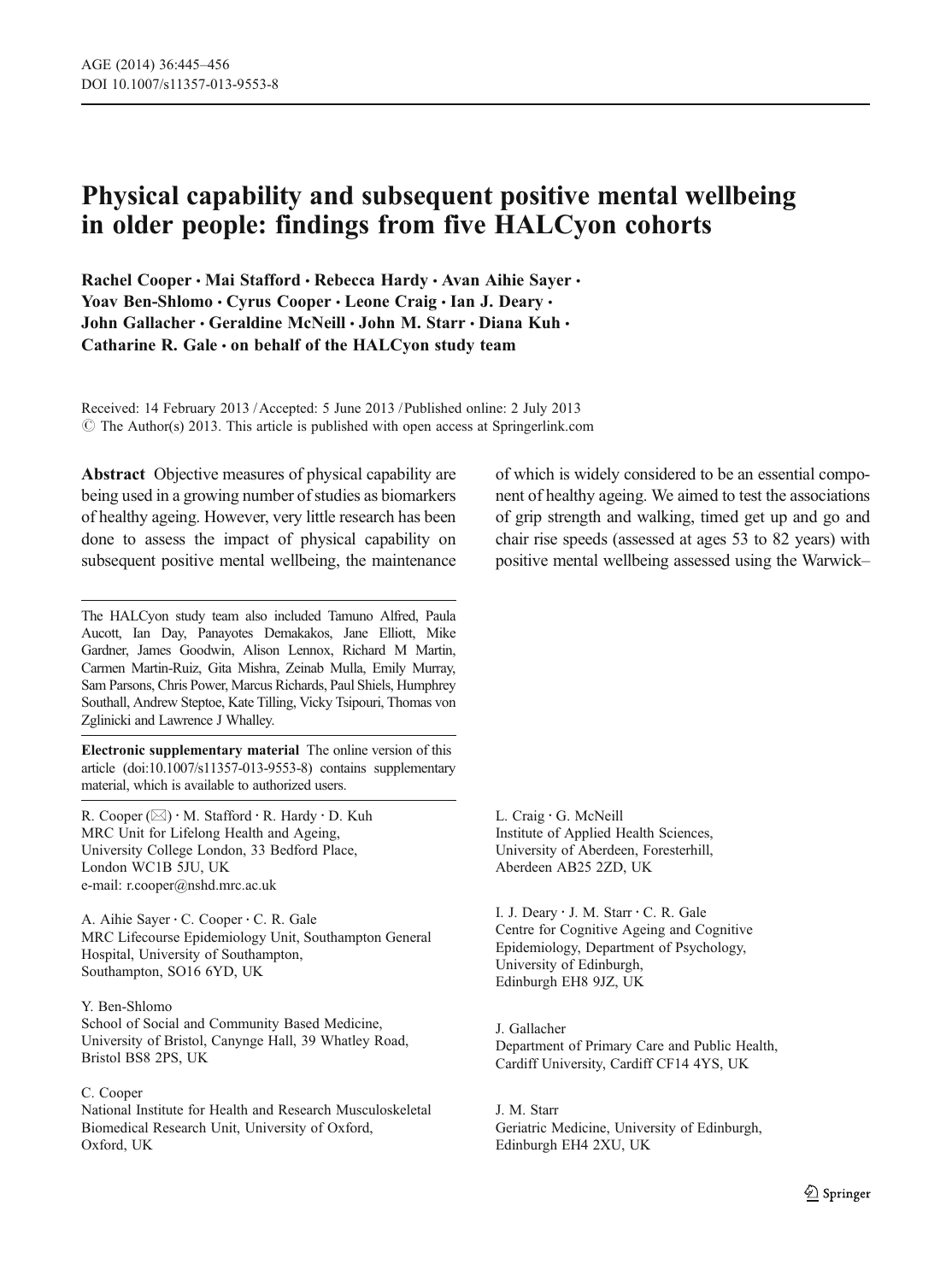Edinburgh Mental Wellbeing Scale (WEMWBS) 5 to 10 years later. Data were drawn from five British cohorts participating in the Healthy Ageing across the Life Course research collaboration. Data from each study were analysed separately and then combined using random-effects meta-analyses. Higher levels of physical capability were consistently associated with higher subsequent levels of wellbeing; for example, a 1SD increase in grip strength was associated with an age and sexadjusted mean difference in WEMWBS score of 0.81 (0.25, 1.37), equivalent to 10 % of a standard deviation (three studies,  $N=3,096$ ). When adjusted for body size, health status, living alone, socioeconomic position and neuroticism the associations remained albeit attenuated. The finding of these consistent modest associations across five studies, spanning early and later old age, highlights the importance of maintaining physical capability in later life and provides additional justification for using objective measures of physical capability as markers of healthy ageing.

Keywords Physical capability. Positive mental wellbeing . Grip strength . Walking speed . Chair rise time

# Introduction

Objective measures of physical capability including grip strength, walking speed and chair rising ability are being used in a growing number of studies of older people as markers of healthy ageing. This is justified by a range of evidence including systematic reviews and meta-analyses showing that better performance on these tests is associated with lower mortality rates and reduced risk of a range of adverse health outcomes in community-dwelling older populations (Cooper et al. [2010;](#page-11-0) [2011b](#page-11-0); Studenski et al. [2011](#page-12-0)). However, little research has been done to assess the impact of physical capability on subsequent positive mental wellbeing despite the fact that the maintenance of wellbeing is highly valued by older people (Phelan et al. [2004\)](#page-12-0) and is widely regarded as an essential component of healthy ageing.

In the last decade, the importance of mental wellbeing has been highlighted by a number of agencies including the United Nations, World Health Organisation ([2004\)](#page-12-0), the US National Institute on Aging and the UK Government's Foresight Project [\(2008](#page-11-0)) (Stiglitz et al. [2009](#page-12-0)) in response to which Government led initiatives to measure national wellbeing have been introduced (Self et al. [2012\)](#page-12-0). This, alongside the global challenge of the ageing population (Christensen et al. [2009\)](#page-11-0), has made understanding the determinants of mental wellbeing in older people increasingly important and highly policy relevant (Beddington et al. [2008](#page-11-0); Forgeard et al. [2011](#page-11-0)).

Previous cross-sectional analyses within the Healthy Ageing across the Life Course (HALCyon) research programme found that weaker grip strength, shorter balance times and higher levels of disability were consistently associated with higher levels of anxiety and depression across five cohorts (Gale et al. [2011\)](#page-11-0). Associations between lower levels of physical capability and depression have also recently been shown in longitudinal analyses of other studies with some evidence suggesting that these are bi-directional (Li et al. [2012](#page-11-0); Sanders et al. [2012](#page-12-0)). However, outcomes such as anxiety and depression represent only one extreme of the broad spectrum of mental health. Whether factors that are linked with risk of these negative aspects of mental health are also associated with positive mental wellbeing is unclear, especially as it has been shown that, although correlated, a high level of positive mental wellbeing does not guarantee the absence of symptoms of poor mental health (Weich et al. [2011\)](#page-12-0).

The main aim of this study was to examine whether better performance in a range of different objective, continuous measures of physical capability was associated with higher levels of positive mental wellbeing 5 to 10 years later across five British cohorts of people aged 53 to 82 years at baseline.

#### Methods

This paper utilises data from five of the nine cohorts participating in the HALCyon research programme (Cooper et al. [2011a](#page-11-0); Kuh et al. [2012\)](#page-11-0). Each of these studies included a coordinated assessment of mental wellbeing and also measured physical capability objectively during at least one prior wave of data collection.

The Lothian Birth cohort 1921 (LBC1921)

In 1932, the Scottish Mental Survey administered a wellvalidated general cognitive ability test to almost all Scottish school pupils born in 1921 (mean age 11 years). Members of this cohort were traced in the late 1990s and those still resident in the Lothian (Edinburgh) area of Scotland were recruited to participate in LBC1921. The first wave of new data, which included measurement of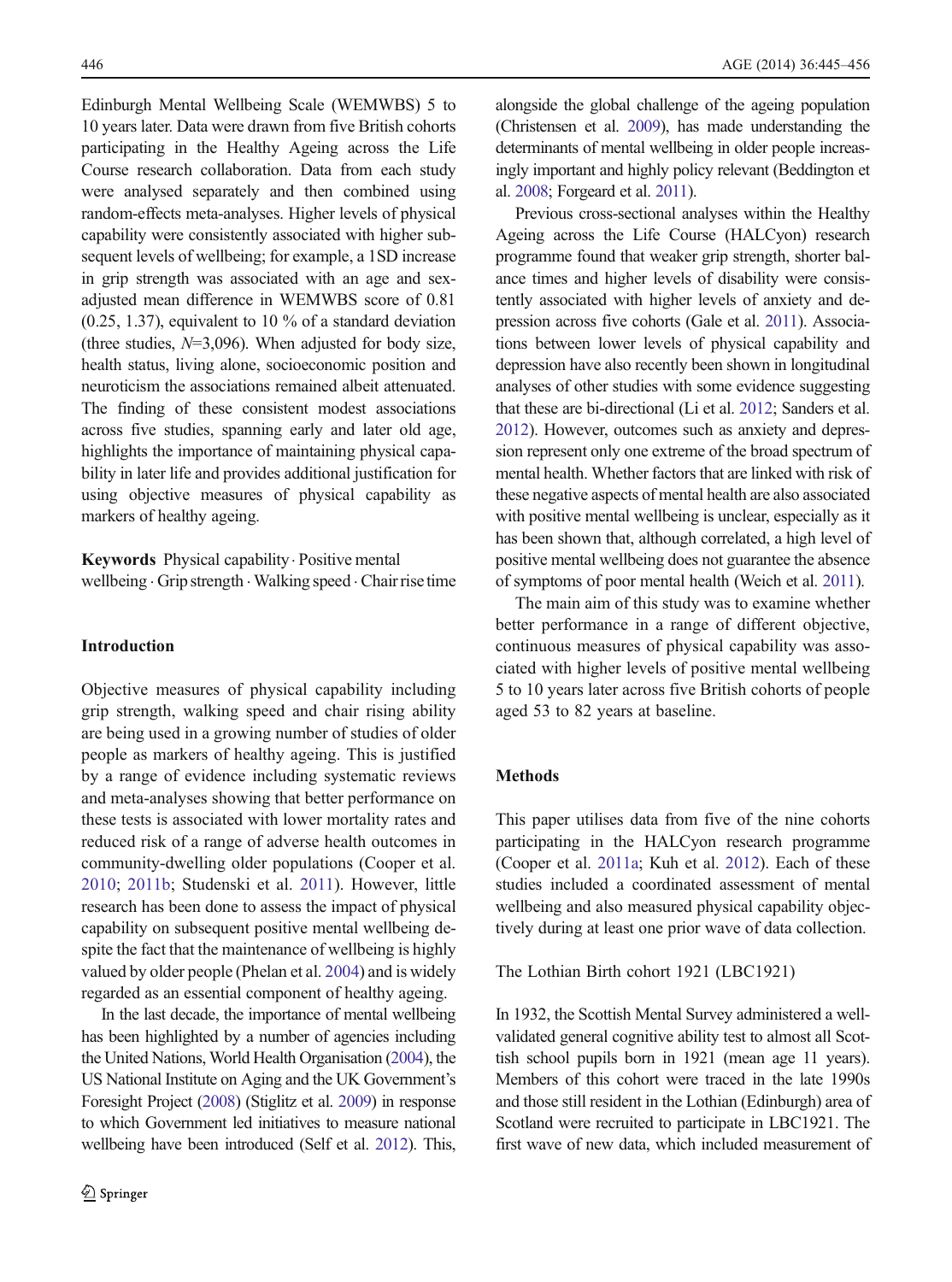physical capability, was collected in 1999–2001 when participants were aged 77 to 80 years and wellbeing was assessed during a third wave in 2007–8 when they were aged 85 to 87 years (Deary et al. [2004;](#page-11-0) [2013](#page-11-0)).

## Caerphilly Prospective Study

Caerphilly Prospective Study (CaPS) is a cohort of men, born between 1920 and 1939, who were recruited when they were aged 45–59 years, between 1979 and 1983, from the town of Caerphilly and adjacent villages in South Wales (The Caerphilly and Speedwell Collaborative Group [1984\)](#page-12-0). During the second wave, between 1984 and 1988, the original cohort was supplemented with men of a similar age who had moved into the defined area. Physical capability was assessed during a fifth wave of data collection in 2000–4 when participants were aged 65 to 82 years and wellbeing was assessed in 2011 when they were aged 73 to 90 years.

#### Hertfordshire Cohort Study

Hertfordshire Cohort Study (HCS) is a cohort of men and women born in Hertfordshire (East, North or West) between 1931 and 1939 whose birth and infant records were available and who were alive and still living in Hertfordshire in the 1990s. The first two new waves of data, which included measurement of physical capability, were collected in 1999–2004 and 2004–5, respectively, when study participants were aged 59 to 74 years (Syddall et al. [2005\)](#page-12-0) and wellbeing was assessed in 2008 when participants were aged 69 to 78 years.

## Aberdeen Birth Cohort 1936

Aberdeen Birth Cohort 1936 (ABC1936) is a cohort of men and women born in 1936 who participated in the Scottish Mental Survey administered to 11 year-old school pupils across Scotland in 1947. The cohort were traced in the late 1990s and those still resident in the Aberdeen area of Scotland were invited to participate in ABC1936, with the first wave of new data, which included measurement of physical capability, collected in 1999–2003 when participants were aged 62 to 67 years (Deary et al. [2004\)](#page-11-0) and wellbeing assessed when they were aged 72 to 75 years.

#### MRC National Survey of Health and Development

The National Survey of Health and Development (NSHD), alternatively known as the 1946 British birth cohort, is a nationally representative sample of people born in England, Scotland, and Wales during 1 week in March 1946 who have been followed up prospectively since birth (Kuh et al. [2011](#page-11-0); Wadsworth et al. [2006\)](#page-12-0). Physical capability was assessed during home visits in 1999 at age 53 years and wellbeing has been assessed in a data collection between 2006 and 2011 when participants were aged 60 to 64 years.

#### Assessment of mental wellbeing

Wellbeing was assessed in each of the cohorts using the Warwick–Edinburgh Mental Wellbeing Scale (WEMWBS). This 14-item scale has been developed to measure mental wellbeing and has been validated on a representative general population sample of British adults (Tennant et al. [2007](#page-12-0)). Participants were asked to respond to each of the items, all of which were positively worded (statements including 'I've been feeling optimistic about the future', 'I've been feeling useful' and 'I've been dealing with problems well') by indicating which one of five options ranging from 'none of the time' (score 1) to 'all of the time' (score 5) best described their experience over the last 2 weeks. The overall score, which is calculated by summing the scores for each item, has been shown in confirmatory factor analysis to be measuring a single underlying concept of wellbeing (Tennant et al. [2007](#page-12-0)), and has a range from 14 (lowest level) to 70 (highest level of mental wellbeing). When summing the scores of individual items to create a total score, values were imputed based on the average score for completed items where there were  $\leq$ 3 missing items ( $n=2$ , LBC1921;  $n=43$ , CaPS;  $n=52$ , HCS;  $n=84$ , NSHD) (Stewart-Brown and Janmohamed [2008](#page-12-0)). Internal consistency of the scale in all five cohorts was high (Cronbach alpha=0.89 (in LBC1921 and ABC1936), 0.91 (in HCS and NSHD) and 0.93 (in CaPS)).

#### Assessment of physical capability

These analyses utilise four objective measures of physical capability assessed at the ages detailed above, which in all cohorts were at ages prior to the assessment of wellbeing;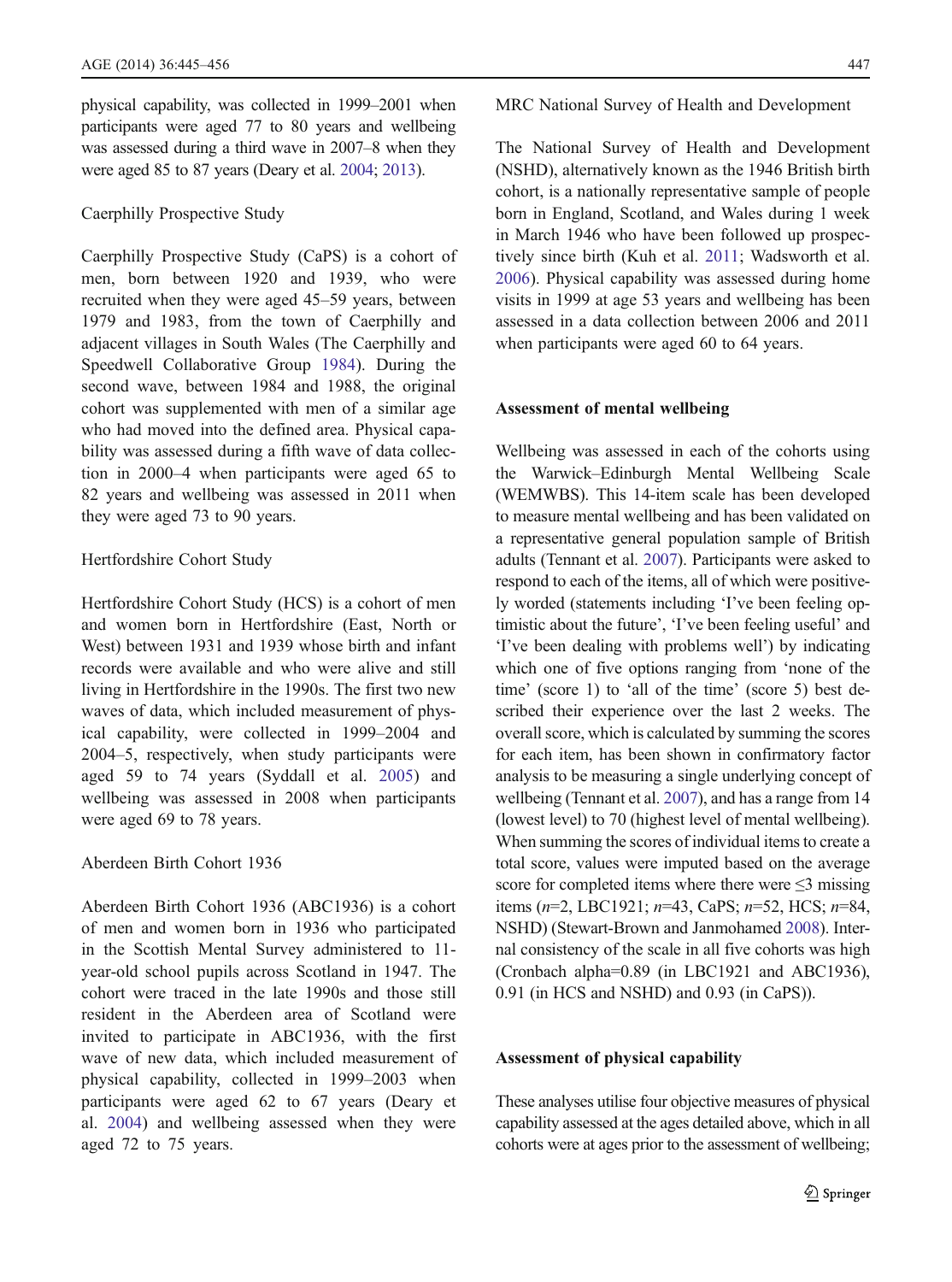grip strength and walking speed were assessed in three cohorts and timed get up and go (TUG) and chair rise speed in two. Harmonisation of each of these measures, to ensure their comparability across cohorts, has been described in detail elsewhere (Cooper et al. [2011a](#page-11-0)).

Grip strength was measured using a Jamar dynamometer (or North Coast Hydraulic Hand dynamometer in some LBC1921 participants) in LBC1921 and HCS and using the Nottingham electronic handgrip dynamometer in NSHD. The maximum recorded value (in kilograms) was used in analyses.

In LBC21, the time it took participants to walk as quickly as possible over a distance of 6 m was recorded. In HCS and ABC1936 participants were timed walking at their normal pace over distances of 3 m and 6 m, respectively. To account for differences in the distances walked, all times were converted to speeds (meters per second). A standard protocol for the TUG test (Podsiadlo and Richardson [1991\)](#page-12-0) which involved getting up from a chair, walking 3 m at a normal pace, turning around, returning to the chair and sitting back down was used in both HCS and CaPs. TUG speed (meters per second) was then calculated by dividing 6 m (the distance walked) by the time taken in seconds. In CaPS, two trials of this test had been performed and so the average speed was calculated and used in analyses.

Chair rise performance was measured as the time taken to rise from a sitting to a standing position and then sit down again as fast as possible five complete times in HCS and ten times in NSHD. Chair rise speed (rises/minute) was then calculated by dividing the number of rises performed (i.e., 5 or 10) by the time (in minutes) taken to complete the test.

All four physical capability measures were sexstandardised within cohort for the purposes of the main analyses.

## **Covariates**

Factors which it was hypothesised may confound the main associations of interest, because they have previously been shown to be associated with both physical capability and/or wellbeing, and that had been assessed in each of the cohorts were selected a priori. These were gender, age, body size (body mass index and height), self-reported health status, living alone (as an indicator of level of support in the home), adult socioeconomic position (occupational class and educational level) and the personality trait neuroticism. The methods of ascertaining the latter five covariates in each cohort are summarised in Table [1.](#page-5-0) Body size at the time of physical capability assessment was assessed in each cohort using standardised protocols during clinic or nurse home visits.

# Statistical analysis

Associations between each sex-standardised physical capability measure and the WEMWBS score were examined using equivalent linear regression models run separately in each cohort. Random-effects metaanalysis models (DerSimonian and Laird [1986\)](#page-11-0), selected a priori due to expected heterogeneity between studies, were then used to obtain overall estimates of the associations between each measure of physical capability and the WEMWBS score across cohorts. The percentage of variation between studies not attributable to within-study variation was examined using  $I^2$ (Higgins and Thompson [2002](#page-11-0)).

Gender interactions and deviations from linearity were tested in age-adjusted models and as there was no evidence of these across cohorts (see supplementary Table 1) all subsequent analyses within each cohort were run with adjustment for gender and assuming linearity. Models were first run with adjustment for age and gender and then with simultaneous adjustment for all covariates. To ensure comparability, all models were run on the samples with complete data on all covariates.

All analyses were performed using STATA, version 10.1 (StataCorp, College Station, TX).

# Sensitivity analyses

Sensitivity analyses were performed in which: (1) results from analyses of walking and TUG speed were combined in the same meta-analyses; (2) each model was rerun using the maximum available sample, to ensure that exclusion of people with missing data on covariates did not introduce bias; (3) the WEMWBS scores of those unable to perform each test of physical capability for health reasons, who were therefore excluded from analyses, were compared with those who were able to perform the test, in those cohorts where this information was available (HCS, CaPS and NSHD) (Cooper et al. [2011a\)](#page-11-0);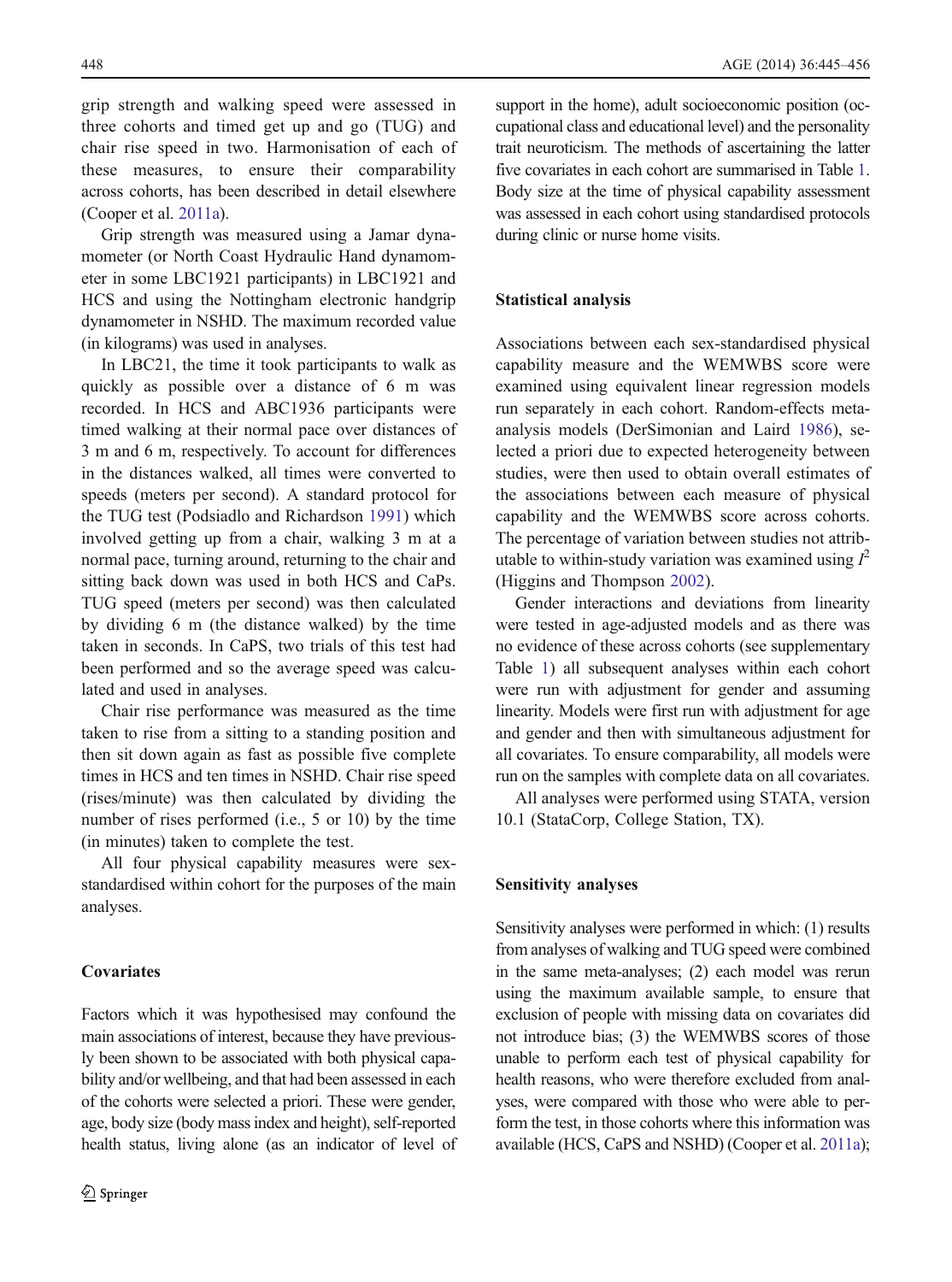<span id="page-5-0"></span>

| Cohort  | Health status <sup>a</sup>                                                                                                                                                                                                                                                                                                                                                                                                                                                                  | Living alone <sup>b</sup>   | Occupational class                                                                                                                                                                                                                | Educational level                                                                    | Neuroticism                                                                                                                           |
|---------|---------------------------------------------------------------------------------------------------------------------------------------------------------------------------------------------------------------------------------------------------------------------------------------------------------------------------------------------------------------------------------------------------------------------------------------------------------------------------------------------|-----------------------------|-----------------------------------------------------------------------------------------------------------------------------------------------------------------------------------------------------------------------------------|--------------------------------------------------------------------------------------|---------------------------------------------------------------------------------------------------------------------------------------|
| LBC1921 | History of cardiovascular disease, cancer,<br>dementia or other vascular problems<br>diabetes, cerebrovascular disease,                                                                                                                                                                                                                                                                                                                                                                     | Reported living<br>alone    | based on own occupation (or husband's<br>Highest reached occupation in adulthood<br>reported at age 79 years and classified<br>using the UK Standard Occupational<br>if participant was a married woman)<br>Classification system | full-time formal education<br>self-reported in older age<br>Number of years spent in | Relevant items from the International<br>(Goldberg 2001) Big-Five Factor<br>Personality Item Pool (IPIP)<br>Inventory at age 79 years |
| CaPS    | angina, diabetes, transient ischaemic<br>History of heart attack, heart failure,<br>attacks, stroke and cancer                                                                                                                                                                                                                                                                                                                                                                              | Report of marital<br>status | Own current or most recent occupation<br>classified using the British Registrar<br>reported at age 40-67 years and<br>General's social classification                                                                             | formal education self-<br>reported in older age<br>Age at time of leaving            | Inventory (Spielberger et al. 1983)<br>Spielberger State-Trait Anxiety<br>at age $47-67$ years                                        |
| HCS     | Reports of ever been told that participant<br>had had a heart attack, angina, diabetes<br>or stroke                                                                                                                                                                                                                                                                                                                                                                                         | Report of marital<br>status | Own current or most recent occupation<br>classified using the British Registrar<br>reported at age 59-72 years and<br>General's social classification                                                                             | formal education self-<br>reported in older age<br>Age at time of leaving            | (Goldberg 2001) Big-Five Factor<br>Inventory at age 69-78 years<br>Relevant items from the IPIP                                       |
| ABC1936 | History of heart disease and diabetes                                                                                                                                                                                                                                                                                                                                                                                                                                                       | Reported living<br>alone    | based on own occupation (or husband's<br>Highest reached occupation in adulthood<br>reported at age 64 years and classified<br>using the UK Standard Occupational<br>if participant was a married woman)<br>Classification system | full-time formal education<br>self-reported in older age<br>Number of years spent in | The Neuroticism-Extroversion-<br>inventory (Costa and McRae<br>Openness (NEO) five factor<br>1992) at age 63 years                    |
| NSHD    | disease as one or more of the following:<br>Reported diabetes, cancer or epilepsy in<br>stenosis or valvular disease in the last<br>10 years, doctor diagnosed angina or<br>a heart attack or stroke ever, aortic<br>the last ten years or cardiovascular<br>Rose angina grade I or II, or<br>intermittent claudication                                                                                                                                                                     | Report of marital<br>status | reported at age 53 years and classified<br>Own current or most recent occupation<br>using the British Registrar General's<br>social classification                                                                                | qualification ascertained<br>by age 26 years<br>Highest level of                     | Maudsley Personality Inventory of<br>Eysenck (Eysenck 1958) at age<br>26 years                                                        |
|         | LBC1921 Lothian Birth Cohort 1921; HCS Hertfordshire Cohort Study; CaPS Caerphilly Prospective Study; ABC1936 Aberdeen Birth Cohort 1936; NSHD MRC National Survey of<br><sup>a</sup> Health status was assessed at the same time as physical capability. All important health conditions on which there were data available in any one cohort were used to represent health<br>Health and Development (1946 British birth cohort)<br>status in that cohort. In each cohort health status w |                             | as included in analyses as a binary variable which distinguished between those with no reported health conditions and those with one                                                                                              |                                                                                      |                                                                                                                                       |

Table 1 Ascertainment of covariates in each cohort Table 1 Ascertainment of covariates in each cohort

 $\overline{a}$ or more or more

<sup>b</sup>Reported in each cohort at time of physical capability assessment. In those cohorts where marital status was used binary variables were generated which distinguished between those likely to be living alone (as indicated b Reported in each cohort at time of physical capability assessment. In those cohorts where marital status was used binary variables were generated which distinguished between those likely to be living alone (as indicated by reports of being single, divorced or widowed) and participants living with others (as indicated by reports of being married or cohabiting)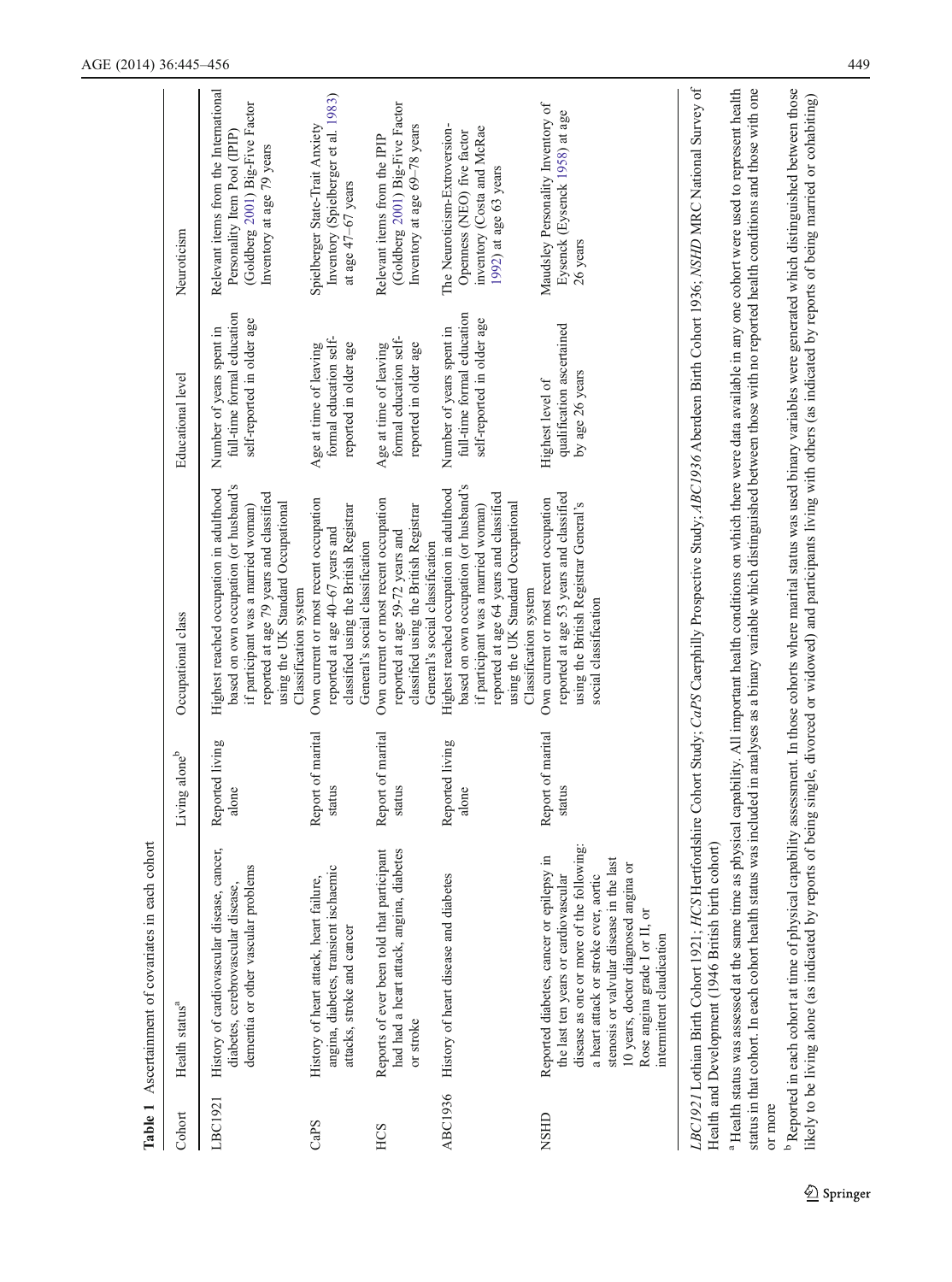(4) the WEMWBS scores of those who performed the TUG test with a walking aid were compared with those who performed the test unaided.

### **Results**

Mean levels of physical capability at baseline and wellbeing at follow-up in each of the cohorts are presented stratified by sex in Table [2](#page-7-0). Confirming findings from previous analyses in these cohorts (Cooper et al. [2011a\)](#page-11-0), men were found to have better physical capability levels than women (especially grip strength) and mean levels of physical capability were generally lower in cohorts with older average ages at assessment. There was no evidence of differences in WEMWBS scores by sex (results from  $t$  tests of gender differences:  $p > 0.8$  in all cohorts except HCS where  $p=0.17$ ) and mean scores were similar across cohorts, despite the variations in mean age at assessment.

There was consistent evidence across cohorts that better performance on each of the four physical capability measures was associated with higher subsequent levels of wellbeing; estimates from meta-analyses of age and sex-adjusted unstandardized regression coefficients ranged from a mean difference in WEMWBS score of 0.79 (0.28, 1.30) to 1.70 (0.49, 2.91) for every 1SD increase in physical capability (see Table [3](#page-8-0) and Fig. [1](#page-9-0)), which is equivalent to a difference of 10 to 21 % of a standard deviation in WEMWBS score (based on WEMWBS score SD=8). Adjustment for covariates had a similar impact on effect estimates across cohorts; few of the adjustments for individual covariates attenuated the associations greatly with the exception of adjustment for neuroticism (results not shown). In fully adjusted models, associations between physical capability and WEMWBS remained, albeit attenuated (Table [3](#page-8-0)).

There was little evidence of heterogeneity between studies of the walking and chair rise speed associations with WEMWBS (Table [3](#page-8-0)) and only moderate levels of heterogeneity between studies of grip strength associations, although confidence intervals were wide. The two studies of TUG speed-WEMWBS were heterogeneous, with a stronger association found in CaPS than in HCS (see Fig. [1\)](#page-9-0).

Sensitivity analyses (results available on request) showed that if results for TUG speed in HCS were substituted in to meta-analyses of walking speed (in place of the HCS results on walking speed) this did not greatly affect the overall estimates of effect or estimates of between-study heterogeneity. However, inclusion of results on TUG speed in CaPS increased the overall estimate of effect and introduced heterogeneity between studies. There were no important differences in findings when models were rerun using the maximum available samples. In those cohorts where relevant information was available, mean WEMWBS scores of those unable to perform the tests of physical capability for health reasons were lower than the mean scores of those participants who did complete the tests, however the numbers of participants recorded as being unable to perform the tests were low. There was no consistent evidence to suggest that those participants who used a walking aid to complete the TUG test  $(n=16$  in CaPS and 11 in HCS) had different WEMWBS scores than those who performed the test unaided.

#### Discussion

This study presents consistent evidence of modest associations between objective measures of physical capability and positive mental wellbeing assessed between 5 and 10 years later across five older British cohorts. Most associations were maintained, albeit with attenuation, after adjustment for a range of potentially important confounding factors including health status and the personality trait of neuroticism.

Comparison with other studies

Mean levels of WEMWBS observed in the present study are similar to those reported in a recent national survey (Bromley et al. [2010\)](#page-11-0). No study previously has related objective measures of physical capability to this relatively new wellbeing scale and few other studies have related them to any other measure of positive mental wellbeing. Previous analyses of HCS, LBC1921 and the Lothian Birth Cohort 1936, have reported associations of weaker grip strength with reduced levels of health-related quality of life (HRQoL) (Brett et al. [2012](#page-11-0); Aihie Sayer et al. [2006](#page-11-0)), a construct related to mental wellbeing, and in two studies of older Swedish people slower walking speed (and also TUG speed in one of the studies) has also been linked to lower HRQoL (Ekstrom et al. [2011](#page-11-0); Horder et al. [2012](#page-11-0)). However, these analyses were cross-sectional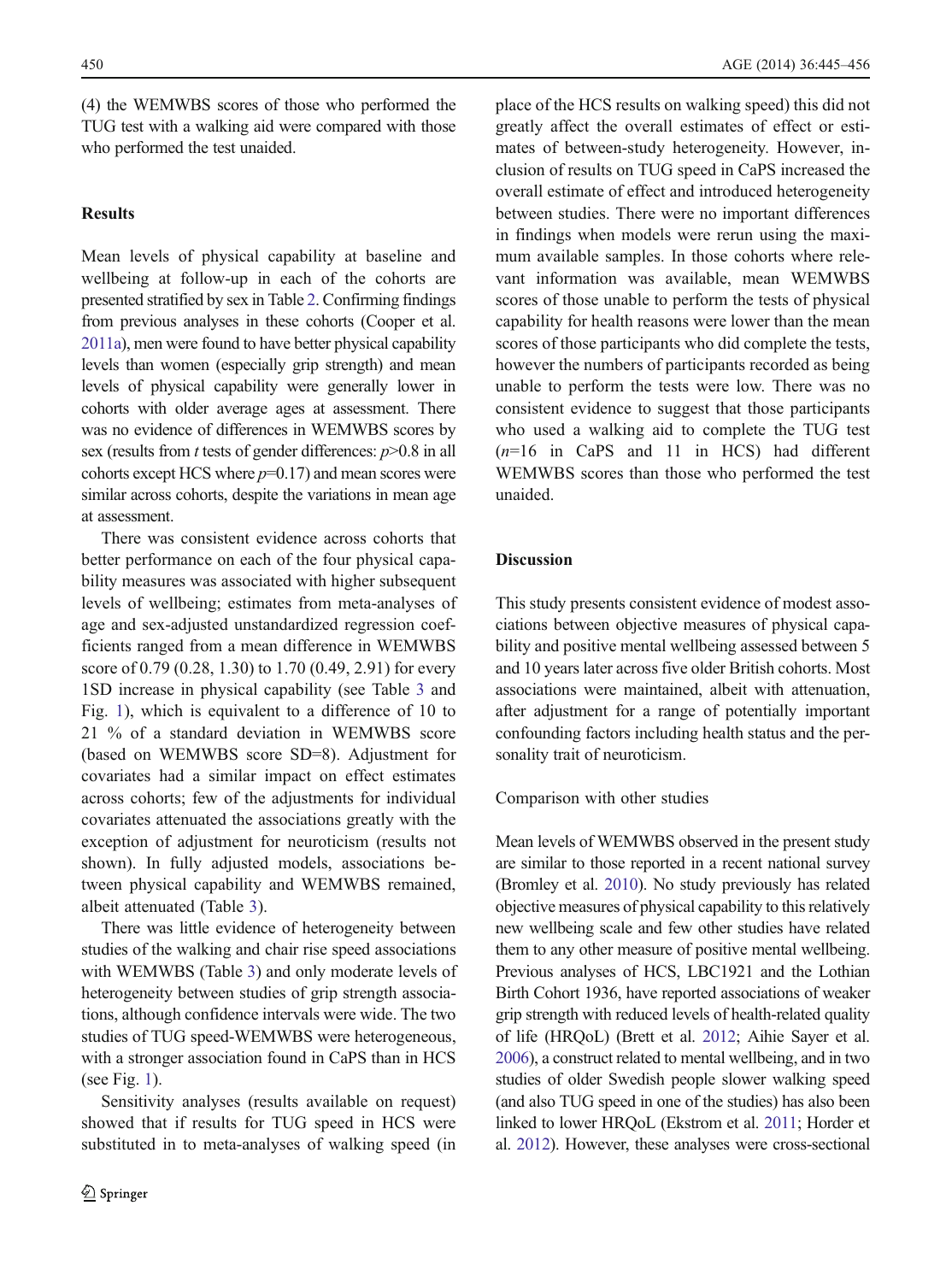<span id="page-7-0"></span>

| Table 2 Key characteristics of participants from each of the included HALCyon cohorts (among the samples with complete data on at least one physical capability measure<br>baseline and wellbeing at follow-up)                                                                                                                                                                                       |                                  |                           |                            |                                                                                                                                     |                                       |                           |                           |                           | $\ddot{a}$                |
|-------------------------------------------------------------------------------------------------------------------------------------------------------------------------------------------------------------------------------------------------------------------------------------------------------------------------------------------------------------------------------------------------------|----------------------------------|---------------------------|----------------------------|-------------------------------------------------------------------------------------------------------------------------------------|---------------------------------------|---------------------------|---------------------------|---------------------------|---------------------------|
| Cohort:                                                                                                                                                                                                                                                                                                                                                                                               | (bs<br>Mean (                    |                           |                            |                                                                                                                                     |                                       |                           |                           |                           |                           |
|                                                                                                                                                                                                                                                                                                                                                                                                       | LBC1921                          |                           | CaPS                       | HCS                                                                                                                                 |                                       | ABC1936                   |                           | NSHID                     |                           |
|                                                                                                                                                                                                                                                                                                                                                                                                       | Men                              | Women                     | Men                        | Men                                                                                                                                 | Women                                 | Men                       | Women                     | Men                       | Women                     |
| Age at time of physical capability<br>Maximum $N^a$ (%)                                                                                                                                                                                                                                                                                                                                               | 107(46.5)<br>$\odot$<br>79.1 (0. | 123(53.5)<br>79.0 (0.6)   | 633 (100)<br>72.5(3.8)     | $65.7^{\circ}$ (2.9)<br>709 (50.6)                                                                                                  | 66.7 <sup>b</sup> (2.6)<br>691 (49.4) | 64.7 (0.8)<br>86 (46.2)   | 100(53.8)<br>64.7 (1.0)   | 860 (46.2)<br>53.4 (0.2)  | 1002(53.8)<br>53.4 (0.2)  |
| assessment (years)<br>Grip strength (kg)                                                                                                                                                                                                                                                                                                                                                              | $\widetilde{\Omega}$<br>36.4(7)  | 20.9(3.9)                 |                            | 44.5 (7.6)                                                                                                                          | 26.9 (5.7)                            |                           |                           | 47.8 (12.1)               | 28.1 (8.1)                |
| Chair rise speed (#rises/minute)                                                                                                                                                                                                                                                                                                                                                                      |                                  |                           |                            | 20.2(4.1)                                                                                                                           | 18.0 (4.4)                            |                           |                           | 31.7(9.3)                 | 30.5(8.8)                 |
| Walking speed <sup>c</sup> (m/s)                                                                                                                                                                                                                                                                                                                                                                      | 1.6(0.4)                         | 1.4(0.3)                  |                            | 1.0(0.1)                                                                                                                            | 0.9(0.2)                              | 1.3(0.2)                  | 1.3(0.2)                  |                           |                           |
| TUG speed (m/s)                                                                                                                                                                                                                                                                                                                                                                                       |                                  |                           | 0.6(0.1)                   | 0.6(0.1)                                                                                                                            | 0.6(0.1)                              |                           |                           |                           |                           |
| Age at time of wellbeing assessment<br>(years)                                                                                                                                                                                                                                                                                                                                                        | 86.6 (0.4)                       | 86.6 (0.4)                | 80.1 (4.1)                 | 73.2 (2.5)                                                                                                                          | 73.2 (2.5)                            | 73.8 (0.9)                | 74.0 (0.8)                | 63.6 (0.8)                | 63.6(0.7)                 |
| Wellbeing score <sup>d</sup> [range]                                                                                                                                                                                                                                                                                                                                                                  | 49.6 (8.7)<br>$[28 - 68]$        | 49.7 (7.5)<br>$[24 - 67]$ | 53.1 (10.5)<br>$[16 - 70]$ | $[23.7 - 70]$<br>52.2(8.1)                                                                                                          | 51.6(8.1)<br>$[24 - 70]$              | 54.4 (8.1)<br>$[37 - 70]$ | 53.9 (7.0)<br>$[37 - 69]$ | 51.8 (7.8)<br>$[18 - 70]$ | 51.7 (8.3)<br>$[23 - 70]$ |
| Length of follow-up <sup>e</sup> (years)                                                                                                                                                                                                                                                                                                                                                              | 7.6 $(0.4)$                      | 7.5(0.4)                  | 7.6 (0.4)                  | $7.5^{f} (1.5)$                                                                                                                     | $6.5^{f}(1.1)$                        | 9.1 (0.8)                 | 9.3 (1.0)                 | 10.2(0.8)                 | 10.2(0.8)                 |
| TUG timed get up and go; LBC1921 Lothian Birth Cohort 1921; CaPS Caerphilly Prospective Study; HCS Hertfordshire Cohort Study; ABC1936 Aberdeen Birth Cohort 1936;<br>Where data are not presented (as indicated by $-$ ) this is because the specified physical capability measure was not assessed in that cohort<br>NSHD MRC National Survey of Health and Development (1946 British birth cohort) |                                  |                           |                            |                                                                                                                                     |                                       |                           |                           |                           |                           |
| <sup>a</sup> N varies due to variation in the amount of missing data for the different physical capability measures                                                                                                                                                                                                                                                                                   |                                  |                           |                            |                                                                                                                                     |                                       |                           |                           |                           |                           |
| assessment. Mean ages (year) for: chair rise assessment: men=68.5 (2.6), women=68.2 (2.7); walking and TUG speed assessment: men=67.7 (2.8), women=67.6 (2.7)<br><sup>b</sup> For reasons described elsewhere (Cooper et al.                                                                                                                                                                          |                                  |                           |                            | 2011a), mean age at time of physical capability assessment varies by measure in the HCS. Mean ages presented are for grip strength  |                                       |                           |                           |                           |                           |
| walk at their normal pace in HCS and ABC193<br><sup>c</sup> Mean walking speeds in LBC1921 not directly                                                                                                                                                                                                                                                                                               |                                  |                           |                            | comparable with other cohorts as in LBC12921 participants were asked to walk as fast as possible whereas participants were asked to |                                       |                           |                           |                           |                           |
| <sup>d</sup> Warwick-Edinburgh Mental Wellbeing Score (WEMWBS)                                                                                                                                                                                                                                                                                                                                        |                                  |                           |                            |                                                                                                                                     |                                       |                           |                           |                           |                           |
| "Time between physical capability and wellbein                                                                                                                                                                                                                                                                                                                                                        |                                  | g assessments             |                            |                                                                                                                                     |                                       |                           |                           |                           |                           |
| <sup>1</sup> Due to variation in mean ages at time of physical capability assessment, mean length of follow-up varies by physical capability measure in the HCS. Mean length of follow-up is<br>presented for analyses of grip strength. Mean ler<br>$women=5.6(1.1)$                                                                                                                                 |                                  |                           |                            | ight of follow-up (year) for analyses of: chair rise speed: men=4.8 (0.9), women=4.9 (0.9); walking and TUG speed: men=5.5 (1.3),   |                                       |                           |                           |                           |                           |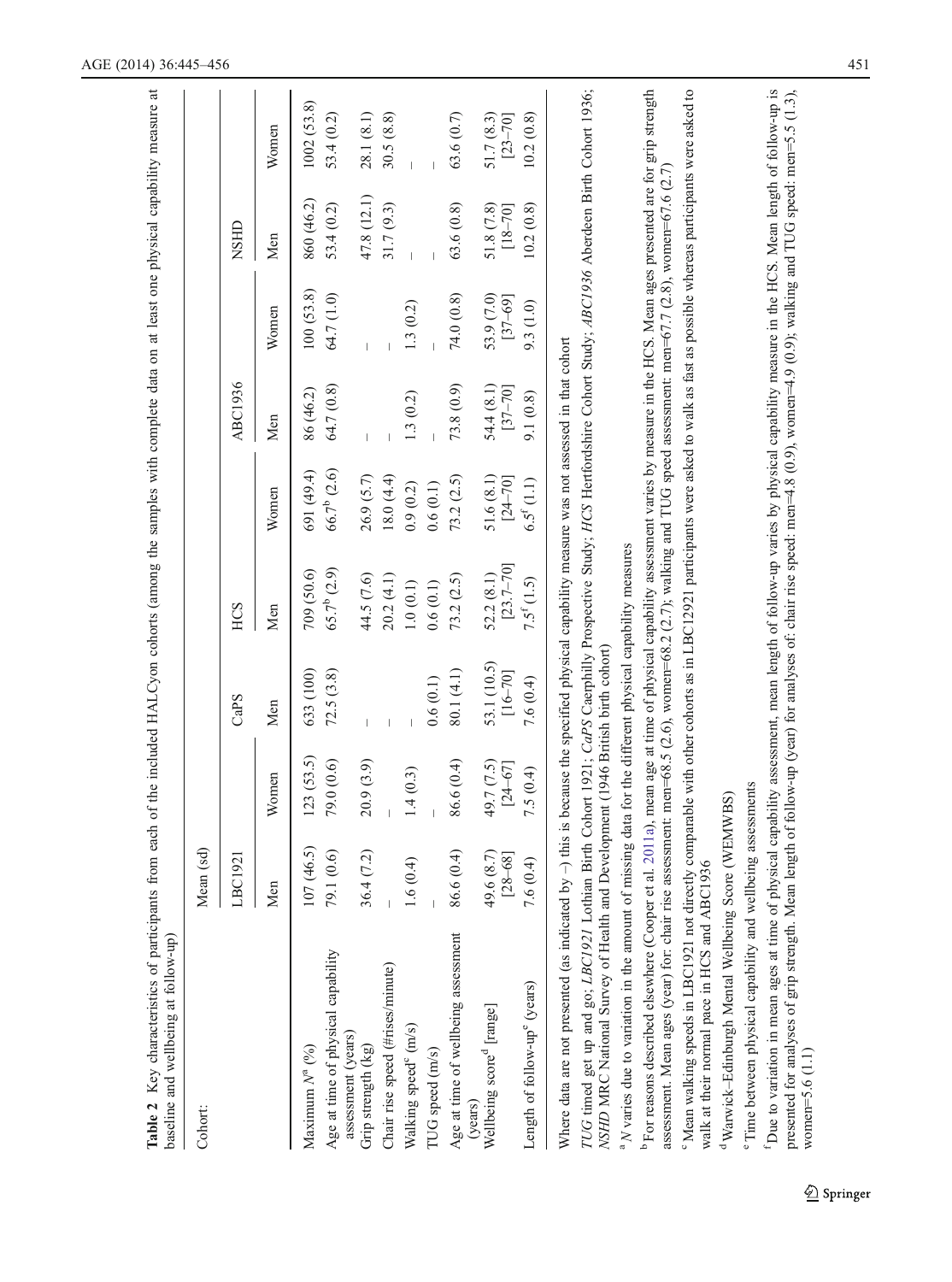| Age and sex adjusted<br>Number of:                       |                   |                           |      |                                                         |                           |      |
|----------------------------------------------------------|-------------------|---------------------------|------|---------------------------------------------------------|---------------------------|------|
|                                                          |                   |                           |      | Fully adjusted <sup>a</sup>                             |                           |      |
| Regression coefficient (95 % CI)<br>Studies Participants |                   | Tests of heterogeneity    |      | Regression coefficient (95 % CI) Tests of heterogeneity |                           |      |
|                                                          |                   | $I^2$ (%) (95 % CI) $p^b$ |      |                                                         | $I^2$ (%) (95 % CI) $p^b$ |      |
| .81 (0.25, 1.37)<br>3,096<br>Grip strength               |                   | 67.1 (0.0, 90.5)          | 0.05 | 0.61(0.18, 1.04)                                        | 52.4 (0.0, 86.3)          | 0.12 |
| 0.85(0.44, 1.27)<br>$-501$<br>Walking speed              |                   | 0.0(0.0, 11.1)            | 0.89 | 0.60(0.23, 0.96)                                        | 0.0(0.0, 0.0)             | 0.90 |
| .70(0.49, 2.91)<br>1,658<br><b>TUG</b> speed             |                   | 82.9 (28.3, 95.9)         | 0.02 | 1.16 $(-0.03, 2.35)$                                    | 83.4 (31.2, 96.0)         | 0.01 |
| 2,372<br>Chair rise speed                                | 1.79 (0.28, 1.30) | 55.7 (0.0, 89.3)          | 0.13 | 0.54(0.24, 0.85)                                        | 0.0(0.0, 0.0)             | 0.70 |

<span id="page-8-0"></span>Table 3 Summary effect estimates from meta-analyses of the associations between sex-standardised physical capability scores and the WEMWBS scores across the included

Summary effect estimates from meta-analyses of the associations between sex-standardised physical capability scores and the WEMWBS scores across the included

Springer

and each used different instruments to measure HRQoL that have different dimensions not all of which reflect mental wellbeing.

Our findings are also consistent with the limited evidence from previous longitudinal analyses using positive affect, a facet of mental wellbeing. In an older American population, lower self-reported physical functioning (as indicated by worsening performance in instrumental activities of daily living) was associated with a small decline in positive affect (Kurland et al. [2006\)](#page-11-0), and in a German study of people aged 70 and over those people with more functional constraints, as indicated by a composite measure including mobility, were more likely to experience decline in positive affect over four years of follow-up (Kunzmann et al. [2000\)](#page-11-0). Our work adds to this by showing that variation across the full range of physical capability is associated with subsequent positive mental wellbeing and that associations hold even when objective rather than self-reported measures of physical capability are used.

# Explanation of findings

 $b<sub>p</sub>$  values from Cochran's Q statistic performed as a test of between-study heterogeneity

 $b$  p values from Cochran's Q statistic performed as a test of between-study heterogeneity

Our findings suggest that low or declining physical capability levels could be impacting on subsequent levels of wellbeing in older populations. This association could be acting directly or through associations of lower physical capability with increased risk of functional limitations and disability, outcomes which have been shown to negatively influence positive mental wellbeing (Kendig et al. [2000](#page-11-0)). That associations found were not fully explained by adjustment for a wide range of potentially important covariates suggests that our findings are unlikely to be due to confounding, although residual confounding is possible.

Qualitative work supports the suggestion that physical capability levels may influence subsequent wellbeing. In interviews conducted by Parsons et al. ([2012](#page-12-0)) with subsamples of NSHD and HCS participants, 'general physical decline', 'slowing up' and 'being less able to do things ' were some of the most frequently reported perceived disadvantages of ageing, with some interviewees feeling that this decline was associated with 'the withdrawal of respect and of being treated as a fully paid up member of society '. Lower levels of physical capability at any particular point in time, which may be indicative of prior experience of 'physical decline ', could therefore justifiably be expected to affect subsequent positive mental wellbeing.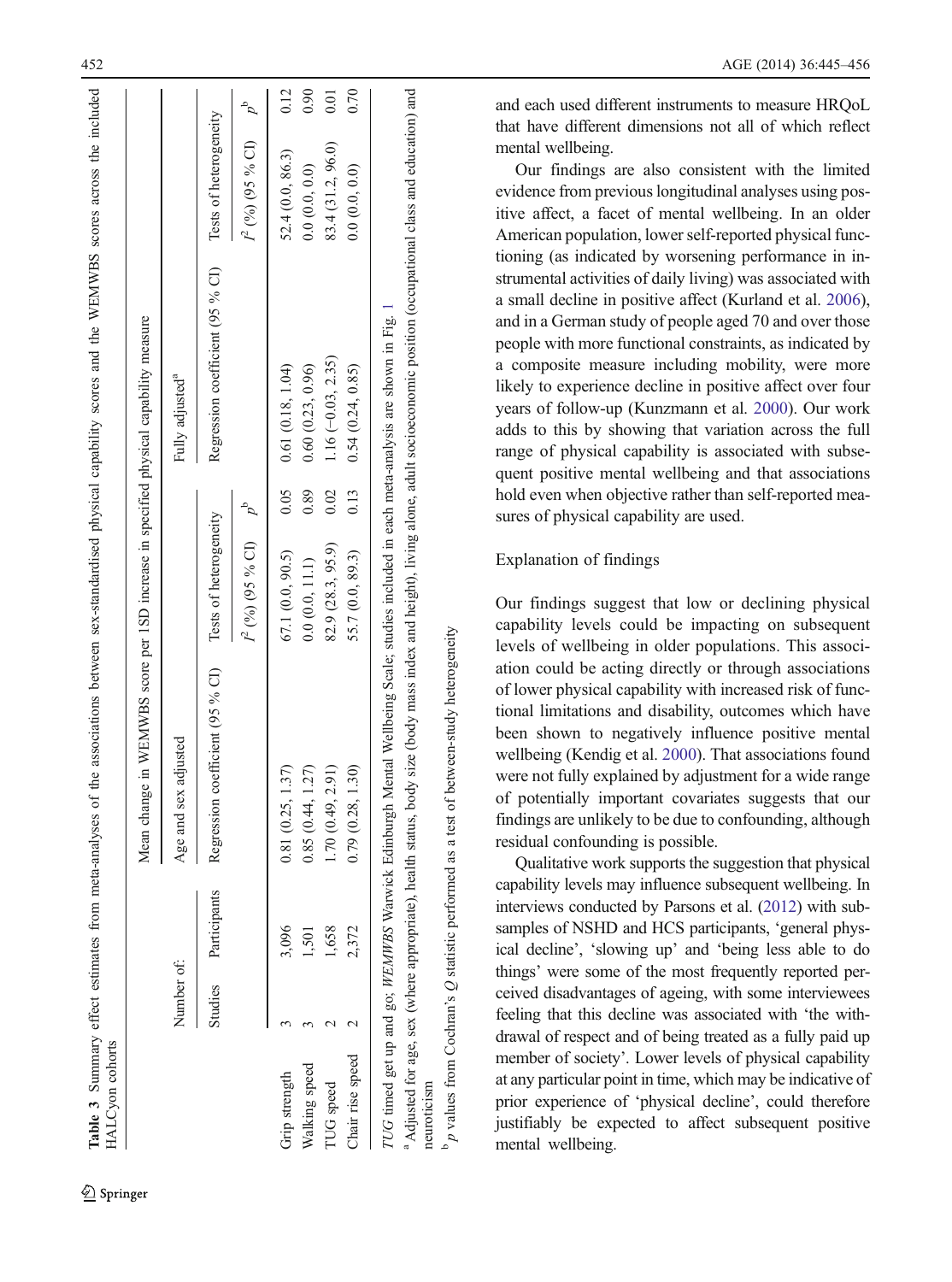<span id="page-9-0"></span>Cross-sectional work showing that slower walking and TUG speeds are associated with a reduction in social participation (Ekstrom et al. [2011\)](#page-11-0) provides evidence of a possible pathway by which lower levels of physical capability may influence subsequent wellbeing that should be investigated further.

Physical capability and wellbeing were temporally ordered in our analyses; however, as both physical capability and wellbeing are correlated over time, another possible explanation of our findings that cannot be ruled out is reverse causality. Wellbeing across life could influence lifestyle and other factors such as motivation to remain mobile and active and access to support networks and health care which affect the development or maintenance of physical capability and its subsequent decline. For example, a few longitudinal studies have shown that higher levels of different facets of positive mental wellbeing (i.e., positive affect, mastery and social participation) appear to protect against decline in physical capability in older populations (Buchman et al. [2009](#page-11-0); Milaneschi et al. [2010;](#page-12-0) Ostir et al. [2000\)](#page-12-0). In addition, low levels of wellbeing at the time of physical capability assessment could detrimentally influence performance. Further work to investigate the possible bidirectional nature of associations of physical capability with positive mental wellbeing, as has recently been undertaken in studies of physical capability and depression (Sanders et al. [2012](#page-12-0)), is thus required.

#### Methodological considerations

There are a number of strengths to this work including: an examination of associations across five British cohorts who represent a wide range of older ages (from 53 to 82 years at baseline) with birth years across the first half of the twentieth century; the use of the same validated measure of wellbeing (Tennant et al. [2007](#page-12-0)) across cohorts whereby we can be confident that differences between studies are not due to differences in instrument; the use of a range of harmonised objective, continuous measures of physical capability (Cooper et al. [2011a](#page-11-0)); and consistent adjustment for a range of important potential confounding factors in all cohorts.

By performing meta-analyses of results across cohorts, we were able to increase statistical power, make conclusions about consistency of findings across studies and demonstrate that similar associations between physical capability and subsequent mental wellbeing were found in cohorts of different ages and with different selection criteria. However, as only a maximum

| Study                | N    | Mean age<br>(y)                      | Average<br>length of<br>follow-up (y) |                          | <b>Regression coefficient</b><br>(95% CI) |
|----------------------|------|--------------------------------------|---------------------------------------|--------------------------|-------------------------------------------|
| Grip strength        |      |                                      |                                       |                          |                                           |
| <b>NSHD</b>          | 1584 | 53                                   | 10.2                                  |                          | 0.53(0.13, 0.93)                          |
| <b>HCS</b>           | 1293 | 66.2                                 | 7.0                                   |                          | 0.58(0.14, 1.02)                          |
| LBC1921 219          |      | 79                                   | 7.6                                   |                          | 1.94 (0.88, 3.00)                         |
|                      |      | Overall $(l^2 = 67.1\% , p = 0.05)$  |                                       |                          | 0.81(0.25, 1.37)                          |
| <b>Walking speed</b> |      |                                      |                                       |                          |                                           |
| ABC1936 170          |      | 64.7                                 | 9.2                                   |                          | $0.62$ ( $-0.55$ , 1.79)                  |
| <b>HCS</b>           | 1113 | 67.6                                 | 5.6                                   |                          | 0.91(0.43, 1.39)                          |
| LBC1921 218          |      | 79                                   | 7.6                                   |                          | $0.76$ (-0.34, 1.86)                      |
|                      |      | Overall $(l^2 = 0.0\% , p = 0.89)$   |                                       |                          | 0.85(0.44, 1.26)                          |
| <b>TUG speed</b>     |      |                                      |                                       |                          |                                           |
| <b>HCS</b>           | 1115 | 67.6                                 | 5.6                                   |                          | 1.14(0.67, 1.61)                          |
| CaPS                 | 543  | 72.5                                 | 7.6                                   |                          | 2.38 (1.49, 3.27)                         |
|                      |      | Overall $(l^2 = 82.9\% , p = 0.02)$  |                                       |                          | 1.70 (0.49, 2.91)                         |
| Chair rise speed     |      |                                      |                                       |                          |                                           |
| <b>NSHD</b>          | 1533 | 53                                   | 10.2                                  |                          | 0.56(0.15, 0.97)                          |
| <b>HCS</b>           | 839  | 68.3                                 | 4.9                                   |                          | 1.08(0.54, 1.62)                          |
|                      |      | Overall ( $I^2 = 55.7\%$ , p = 0.13) |                                       |                          | 0.79(0.28, 1.30)                          |
|                      |      |                                      |                                       | $\overline{2}$<br>1<br>0 | 3                                         |

Change in mean WEMWBS score per 1SD increase in specified physical capability measure

Fig. 1 Change in mean WEMWBS score per 1SD increase in specified capability measure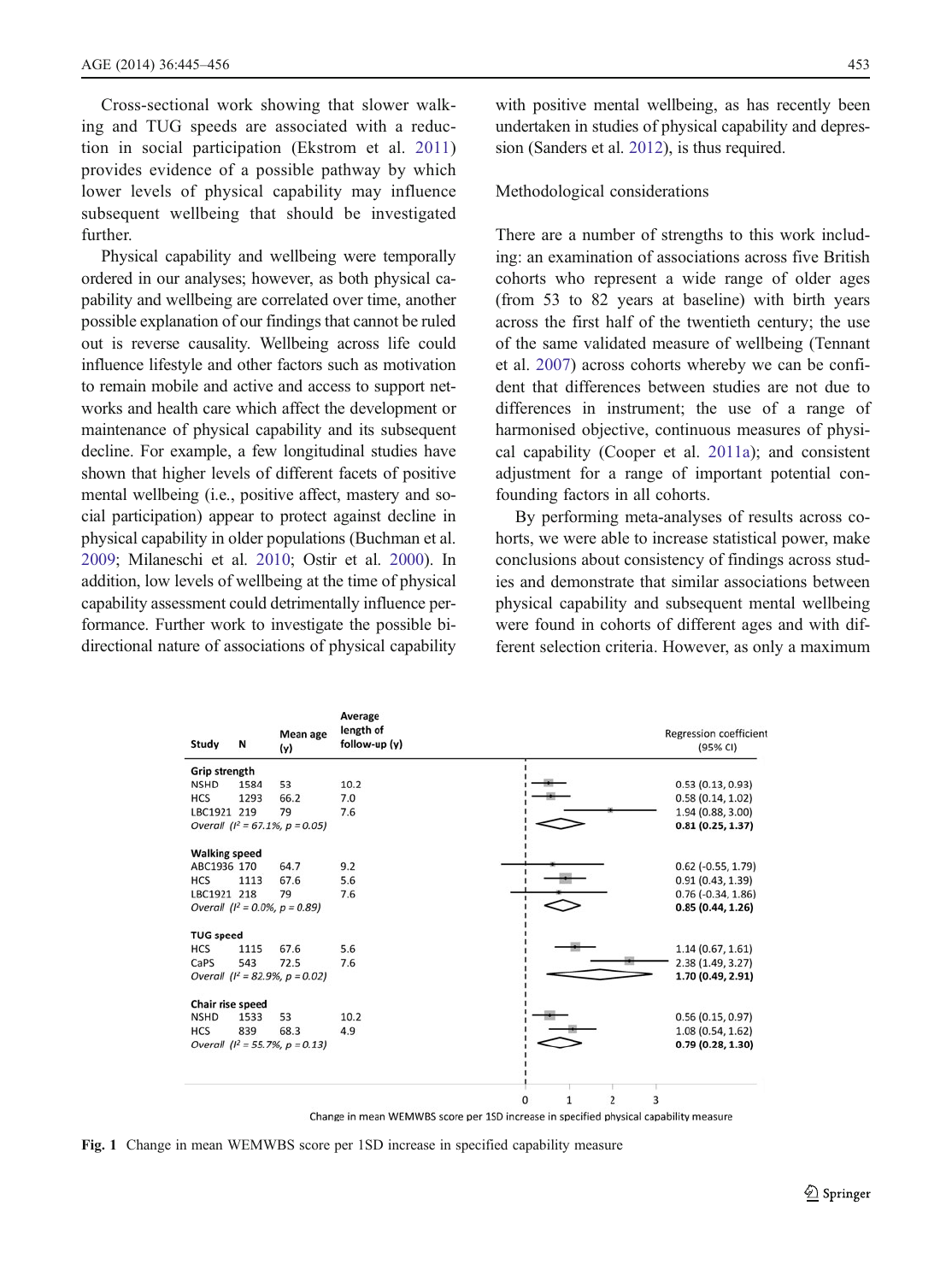of three studies were included in any one metaanalysis there was considerable uncertainty as to the true extent of heterogeneity (as indicated by the wide confidence intervals around our estimates of  $I^2$ ) and we had insufficient power to explore possible sources of heterogeneity between studies such as age or length of follow-up. The fact that different studies had assessed different physical capability measures leads us to recommend caution in comparing the size of associations estimated between different measures of physical capability and wellbeing; the summary effect estimates from meta-analyses are not directly comparable as they each include different combinations of study populations.

The mean levels of physical capability reported in Table [2](#page-7-0), in the samples of participants who also had data on WEMWBS at follow-up, are slightly higher than those reported previously in unrestricted samples at the same ages (Cooper et al. [2011a\)](#page-11-0). These differences suggest that the participants who were not followed up had lower mean levels of physical capability at baseline than those who were, which may be explained by the fact that lower physical capability is associated with higher rates of death (Cooper et al. [2010](#page-11-0)), and death is expected to be an important reason for loss to follow-up in samples of this age. Given the expected direction of association, the loss to follow-up of people with lower levels of physical capability would be expected to have led to an underestimation in effect size. When analyses were run on maximum available samples the findings were the same, suggesting that further restrictions of the sample through exclusion of those with missing data on covariates did not introduce additional bias.

While a key strength of our work was the investigation of prospective associations between physical capability and subsequent wellbeing across five cohorts, a limitation is that we were unable to perform more elaborate analyses, such as dual change score models, to investigate the dynamic relationship between positive mental wellbeing and physical capability. This was because positive mental wellbeing had only been assessed in each cohort on one occasion, as had physical capability and covariates in the majority of cohorts. However, we have adjusted for key contributors to baseline wellbeing including health status, socioeconomic circumstances, personality, and living alone and, the covariate that caused the greatest attenuations in effect size was neuroticism which is expected to be stable over time.

As wellbeing was only ascertained at one time point in each study, we were unable to investigate withinindividual change in wellbeing. This is likely to be an interesting area for additional research, once further data have been collected, especially since evidence suggests that wellbeing remains relatively stable in later life, at least up to and including early old age (Charles and Carstensen [2010](#page-11-0); Charles et al. [2001](#page-11-0)). According to socioemotional selectivity theory, this can be explained by the fact that as people get older awareness of the limited time left in life motivates them to regulate their social activities to maximize positive social interactions and emotional fulfilment and so maintain their wellbeing (Carstensen [1992;](#page-11-0) Carstensen et al. [1999;](#page-11-0) Charles and Carstensen [2010](#page-11-0)).

Future work could also build on our findings to investigate, in those studies where data are available, whether, for example, changes in physical capability (in addition to variation at one time point) influence subsequent wellbeing, whether these associations are independent of prior wellbeing and whether there are interactions with functional limitations and disability (i.e. is the association stronger if low physical capability is accompanied by reports of being unable to perform daily tasks?). In addition, as the WEMWBS is a measure of general mental wellbeing, the extent to which physical capability is related to specific dimensions of wellbeing such as self-esteem, life satisfaction or positive affect also warrants further investigation.

### Conclusions

This study provides evidence that, in addition to their associations with mortality and subsequent health, objective measures of physical capability are also associated with subsequent positive mental wellbeing. Associations were consistent across five studies spanning early and later old age and across multiple measures of physical capability. While further in-depth work is required to investigate the directions of associations and underlying explanations of these findings, they highlight the importance of maintaining physical capability in later life and provide additional justification for using these measures as markers of healthy ageing.

Acknowledgements We are very grateful to all the cohort members who have participated in the studies included in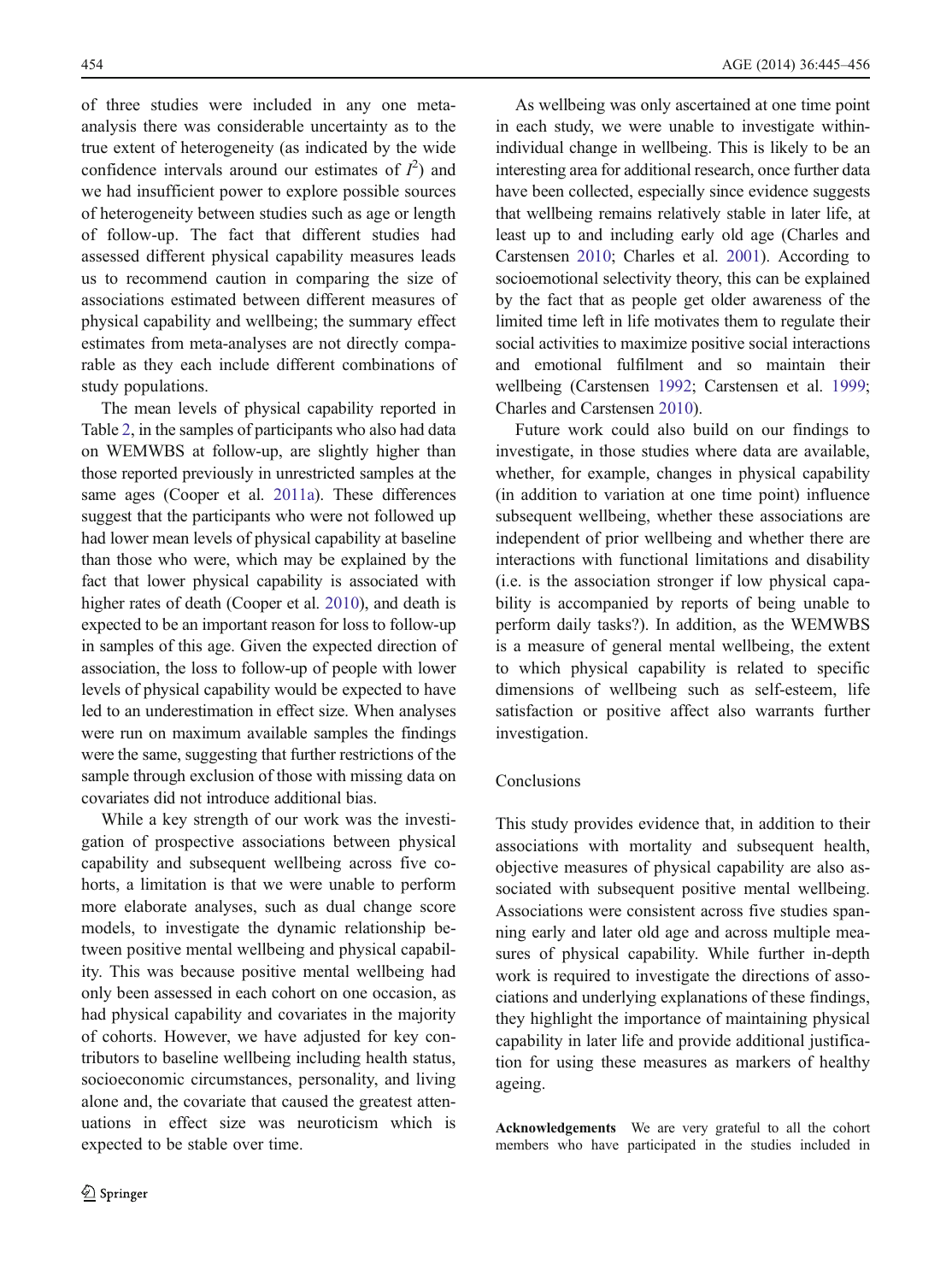<span id="page-11-0"></span>HALCyon and all those involved in data collection. We also thank Truda Bell, Alan J Gow, Holly E. Syddall and Julie Withey for their help with data provision.

Open Access This article is distributed under the terms of the Creative Commons Attribution License which permits any use, distribution, and reproduction in any medium, provided the original author(s) and the source are credited.

#### References

- Aihie Sayer A, Syddall HE, Martin HJ, Dennison EM, Roberts HC, Cooper C (2006) Is grip strength associated with healthrelated quality of life? Findings from the Hertfordshire Cohort Study. Age Ageing 35:409–415
- Beddington J, Cooper CL, Field J, Goswami U, Huppert FA, Jenkins R, Jones HS, Kirkwood TB, Sahakian BJ, Thomas SM (2008) The mental wealth of nations. Nature 455:1057– 1060
- Brett CE, Gow AJ, Corley J, Pattie A, Starr JM, Deary IJ (2012) Psychosocial factors and health as determinants of quality of life in community-dwelling older adults. Qual Life Res 21:505–516
- Bromley C, Corbett J, Day J, Doig M, Gharib W, Given L, Gray L, Leyland A, MacGregor A, Marryat L, Maw T, McConnville S, McManus S, Mindell J, Pickering K, Roth M, Sharp C (2010) Scottish Health Survey 2010 - Volume 1: Main report. Bromley C, Given L, editors. National Statistics Publication for Scotland, 2010
- Buchman AS, Boyle PA, Wilson RS, Fleischman DA, Leurgans S, Bennett DA (2009) Association between late-life social activity and motor decline in older adults. Arch Intern Med 169:1139–1146
- Carstensen LL (1992) Social and emotional patterns in adulthood—support for socioemotional selectivity theory. Psychol Aging 7:331–338
- Carstensen LL, Isaacowitz DM, Charles ST (1999) Taking time seriously—a theory of socioemotional selectivity. Am Psychol 54:165–181
- Charles ST, Carstensen LL (2010) Social and emotional aging. Annu Rev Psychol 61:383–409
- Charles ST, Reynolds CA, Gatz M (2001) Age-related differences and change in positive and negative affect over 23 years. J Pers Soc Psychol 80:136–151
- Christensen K, Doblhammer G, Rau R, Vaupel JW (2009) Ageing populations: the challenges ahead. Lancet 374:1196–1208
- Cooper R, Kuh D, Hardy R, Mortality Review Group (2010) Objectively measured physical capability levels and mortality: systematic review and meta-analysis. BMJ 341:c4467
- Cooper R, Hardy R, Aihie Sayer A, Ben-Shlomo Y, Birnie K, Cooper C, Craig L, Deary IJ, Demakakos P, Gallacher J, McNeill G, Martin RM, Starr JM, Steptoe A, Kuh D (2011a) Age and gender differences in physical capability levels from mid-life onwards: the harmonisation and meta-analysis of data from eight UK cohort studies. PLoS One 6:e27899
- Cooper R, Kuh D, Cooper C, Gale CR, Lawlor DA, Matthews F, Hardy R (2011b) Objective measures of physical capability

and subsequent health: a systematic review. Age Ageing 40:14–23

- Costa PT, McRae RR (1992) NEO PI-R Professional Manual. Psychological Assessment Resources, Odessa, FL
- Deary IJ, Whiteman MC, Starr JM, Whalley LJ, Fox HC (2004) The impact of childhood intelligence on later life: following up the Scottish mental surveys of 1932 and 1947. J Pers Soc Psychol 86:130–147
- Deary IJ, Gow AJ, Pattie A, Starr JM (2013) Cohort Profile: The Lothian Birth Cohorts of 1921 and 1936. Int J Epidemiol 41:1576–1584
- DerSimonian R, Laird N (1986) Meta-analysis in clinical trials. Control Clin Trials 7:177–188
- Ekstrom H, Dahlin-Ivanoff S, Elmstahl S (2011) Effects of walking speed and results of timed get-up-and-go tests on quality of life and social participation in elderly individuals with a history of osteoporosis-related fractures. J Aging Health 23:1379–1399
- Eysenck H (1958) A short questionnaire for the measurement of two dimensions of personality. J Appl Psychol 42:14–17
- Foresight Mental Capital and Wellbeing Project (2008) Final project report—executive summary. The Government Office for Science, London, UK
- Forgeard MJC, Jayawickreme E, Kern ML, Seligman MEP (2011) Doing the right thing: measuring wellbeing for public policy. Int J Wellbeing 1:79–106
- Gale CR, Aihie Sayer A, Cooper C, Dennison EM, Starr JM, Whalley LJ, Gallacher JE, Ben-Shlomo Y, Kuh D, Hardy R, Craig L, Deary IJ (2011) Factors associated with symptoms of anxiety and depression in five cohorts of communitybased older people: the HALCyon (Healthy Ageing across the Life Course) Programme. Psychol Med 41:2057–2073
- Goldberg LR (2001) International Personality Item Pool. Available at: <http://ipip.ori.org/ipip/>
- Higgins JP, Thompson SG (2002) Quantifying heterogeneity in a meta-analysis. Stat Med 21:1539–1558
- Horder H, Skoog I, Frandin K (2012) Health-related quality of life in relation to walking habits and fitness: a populationbased study of 75-year-olds. Qual Life Res. doi[:10.1007/](http://dx.doi.org/10.1007/s11136-012-0267-7) [s11136-012-0267-7](http://dx.doi.org/10.1007/s11136-012-0267-7)
- Kendig H, Browning CJ, Young AE (2000) Impacts of illness and disability on the well-being of older people. Disabil Rehabil 22:15–22
- Kuh D, Pierce M, Adams J, Deanfield J, Ekelund U, Friberg P, Ghosh AK, Harwood N, Hughes A, Macfarlane PW, Mishra G, Pellerin D, Wong A, Stephen AM, Richards M, Hardy R (2011) Cohort profile: updating the cohort profile for the MRC National Survey of Health and Development: a new clinic-based data collection for ageing research. Int J Epidemiol 40:e1–e9
- Kuh D, Cooper R, Richards M, Gale C, von Zglinicki T, Guralnik J (2012) A life course approach to healthy ageing: the HALCyon programme. Public Health 126:193–195
- Kunzmann U, Little TD, Smith J (2000) Is age-related stability of subjective well-being a paradox? Cross-sectional and longitudinal evidence from the Berlin Aging Study. Psychol Aging 15:511–526
- Kurland BF, Gill TM, Patrick DL, Larson EB, Phelan EA (2006) Longitudinal change in positive affect in communitydwelling older persons. J Am Geriatr Soc 54:1846–1853
- Li X, Wang W, Gao Q, Wu L, Luo Y, Tang Z, Guo X (2012) The trajectories and correlation between physical limitation and